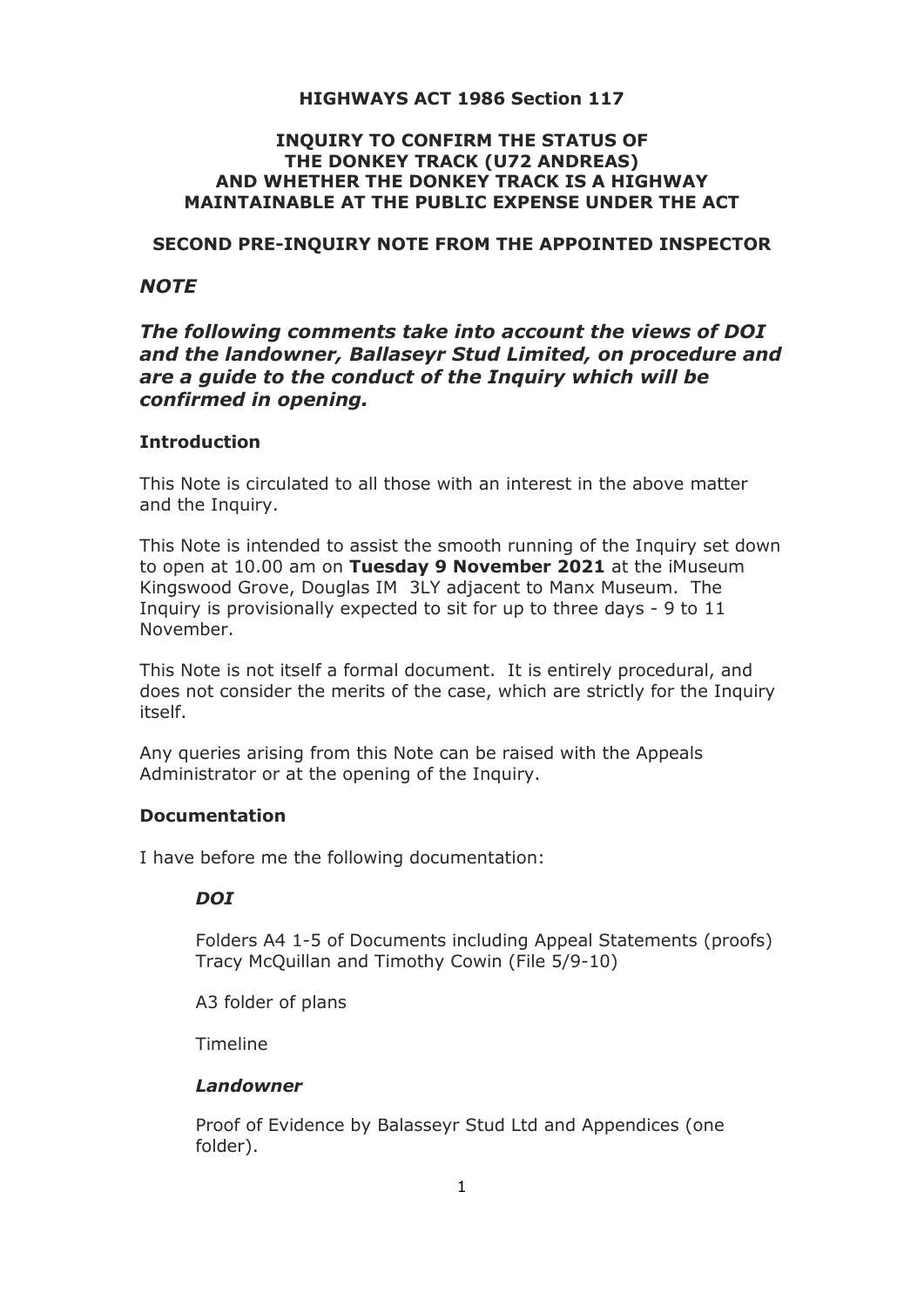## *Third Parties*

27 catalogued representations for and against highway status (one folder).

### **Inquiry Procedure**

Highway Services Division of the Department of Infrastructure will first be invited to present its case that the Donkey Track is a Highway Maintainable at the Public Expense, with questions in turn by the land owner, Ballaseyr Stud Limited and any other party of the opposite view and entitled to appear, and from the Inspector.

Ballaseyr Stud and any other parties who support the view that the Donkey Track is not publicly maintainable will then be invited in turn to present their own cases and may be asked questions by the Department, supporters of public status and the Inspector.

It is expected that the respective cases will be presented with reference to the documentary evidence which has been submitted and copied to all parties concerned or placed upon the IoM Government website. Any outstanding queries regarding documentation should be taken up with the Cabinet Office as soon as possible.

After the completion of the evidence, participants will be given the opportunity, if they wish, to sum up their cases in reverse order, followed by the Department.

### **Preliminaries**

The Inspector will begin by noting those who wish to speak and seeking confirmation that any statutory procedures have been completed.

The Inspector will than refer to the submitted documentation, plans and photographs and may provide an outline provisional programme or agenda to guide the proceedings, including whether evidence will be heard by way of cross-examination or round table discussion or a combination of both.

### **Legislation, Submissions and Scope**

The Inquiry is held under Section 117 of the Act and with reference to Sections 3 regarding maintenance of highways, Sections 88-89 regarding presumption and evidence of dedication as a highway and any other legal relevant legal provision.

The Inspector will, if necessary, hear submissions as to the appropriate legal tests to be applied.

However, the Inquiry is limited to the essential question whether the Donkey Track is maintainable at the public expense as a matter of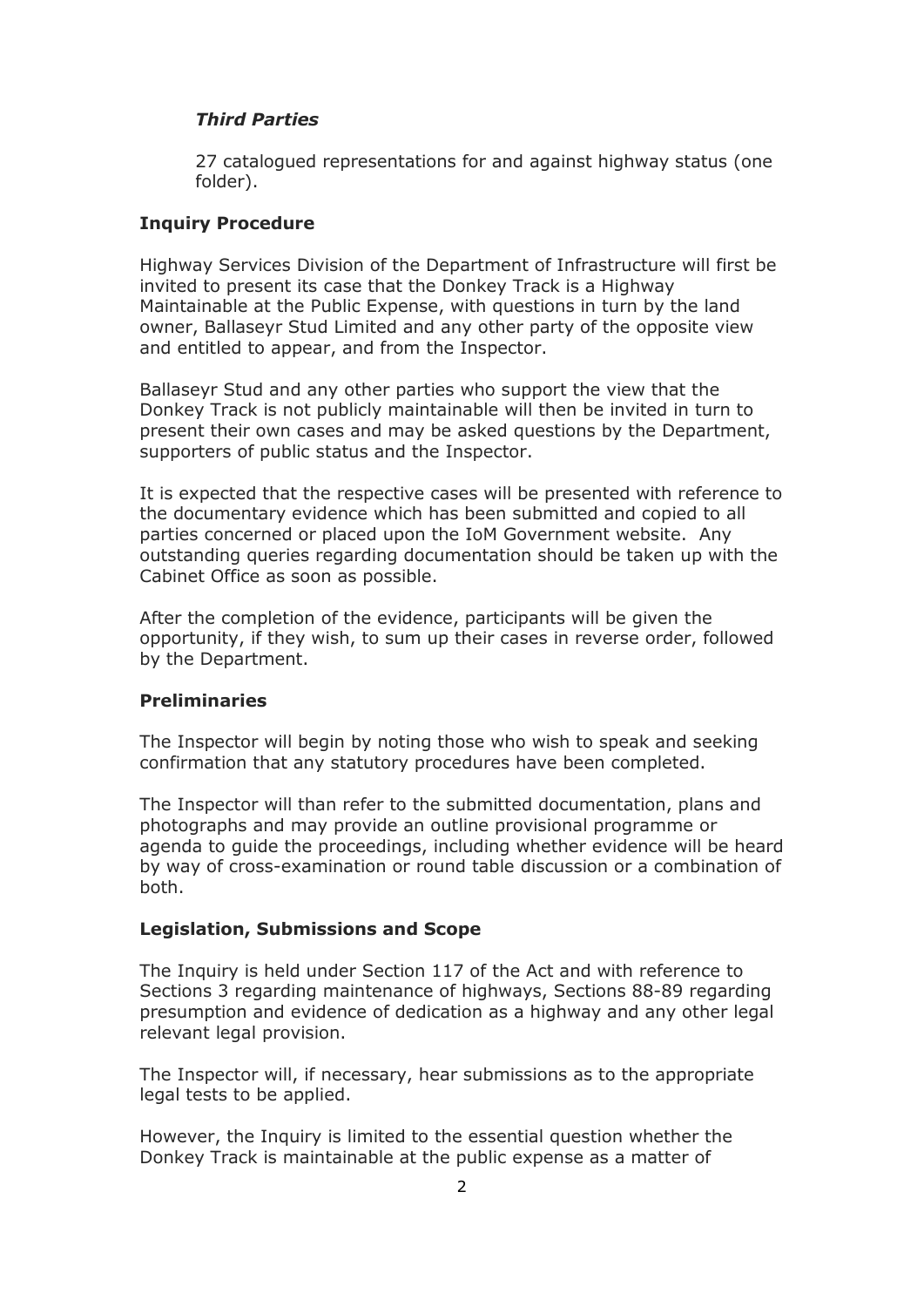judgement with reference to the relevant legal tests and in light of the available evidence.

In the absence of other guidance or legislation, the Inquiry will be conducted on similar lines to a planning hearing, ensuring that all points of view on relevant issues are explored.

#### **Issues**

The essential issues to be determined are:

whether the Donkey Track is a highway at all, and if so.

whether and to what extent it is maintainable at public expense.

The relevant matters for discussion are considered to be:

- The origins and history of the Donkey Track
- The historic use of the Track up to the present, including any interruptions to its use especially within the period of 21 years prior to the present dispute (Section 88(1))
- Properties previously or presently served by the Track
- Maintenance history of the Track (including recent voluntary work and, for clarity, the appropriate level of maintenance, if without prejudice, the Track is judged by the Minister to be publicly maintainable)
- Overall, the weight to be given to (ie reliability to be placed upon) the submitted documentary and oral evidence (Section 89)

It is emphasised that, whilst a range of other matters raised in the written evidence are of understandable concern to respondents, such as the condition of the Track, pubic benefits, present usage, voluntary maintenance, road safety etc, it is not intended that these will be heard orally because they are peripheral to the central issues set out above.

#### **Appearances**

Participants who wish to appear in person and are likely to raise the same or similar points are encouraged to combine together or to appoint a single spokesperson, as the Inspector will not allow undue repetition.

In the event that a participant fails to appear in person or be represented, the written evidence will still be taken into account and the Department and other parties may comment upon it at the Inquiry.